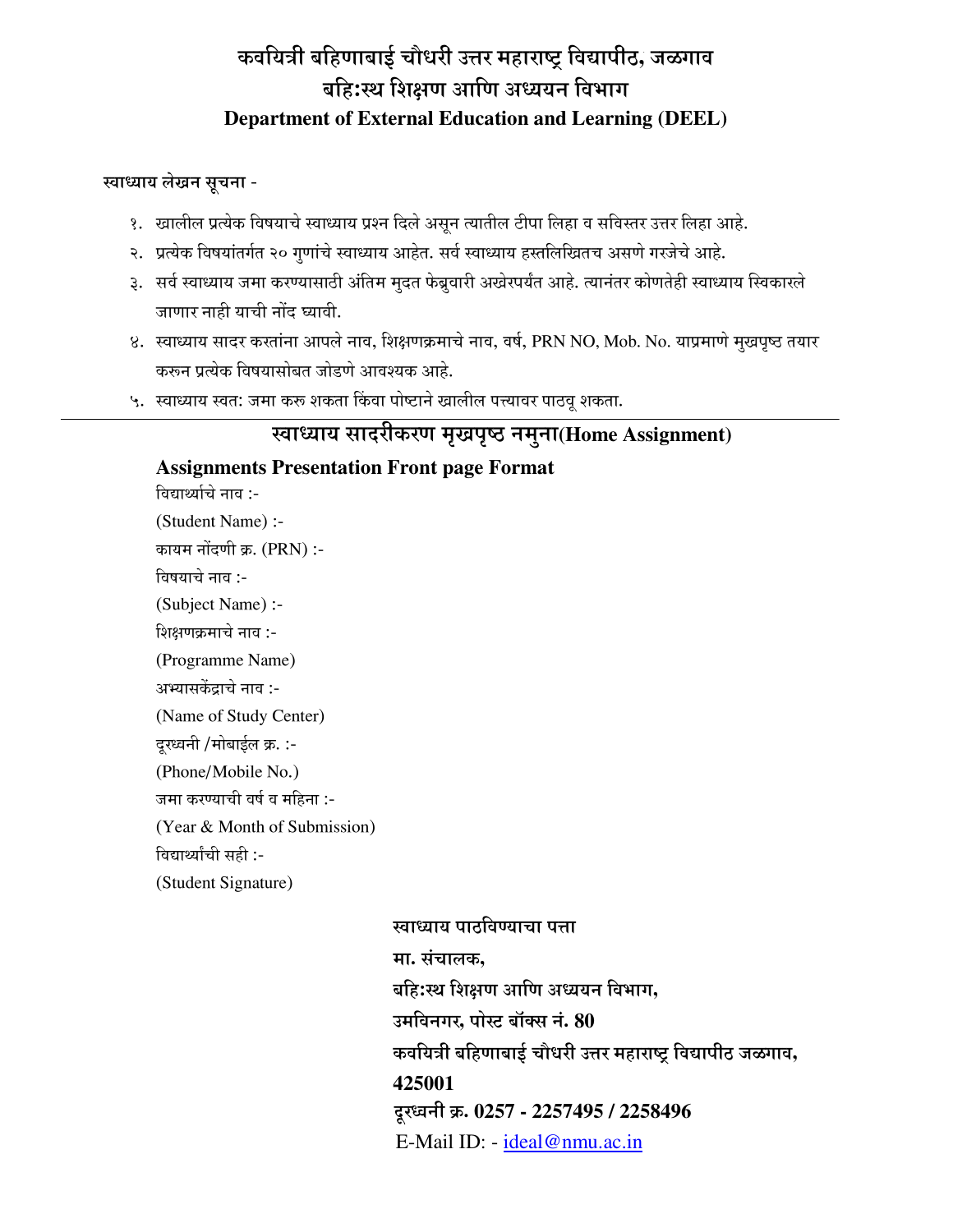# **First Year (Ist)ENGLISH**

### **Assignment**

#### **ü Paper -1**

#### **Strategies for Effective Communication**

**Total Marks:20**

Que. 1) Write answer **anyTwo** of the Following

1) Explain 'resume' and its types

- 2) Discuss the characteristics of 'good news'
- 3) Explain the steps to write a research article.
- 4) What is communication? Discuss the various basic communication models.
- 5) Write a detail note bringing out major differences between R.P. English and GIE (General Indian English) regarding the articulation of vowels diphthongs and consonants.

# **First Year (Ist) ENGLISH**

#### **Assignment**

#### **ü Paper -2**

#### **Period Studies Through Literary Genres: Drama**

#### **Total Marks:20**

#### Que. 1) Write answer **anyTwo** of the Following

- 1) Discuss the features of Shakespearean tragedy.
- 2) Comment on 'The Family Reunion' as a poetic play.
- 3) Comment on Macheath as a morally ambiguous character.
- 4) Comment on the message of the playwright, Henrik Ibsen in Á Doll's House'.
- 5) Discuss in detail 'The Birthday Party' as a comedy of menace.